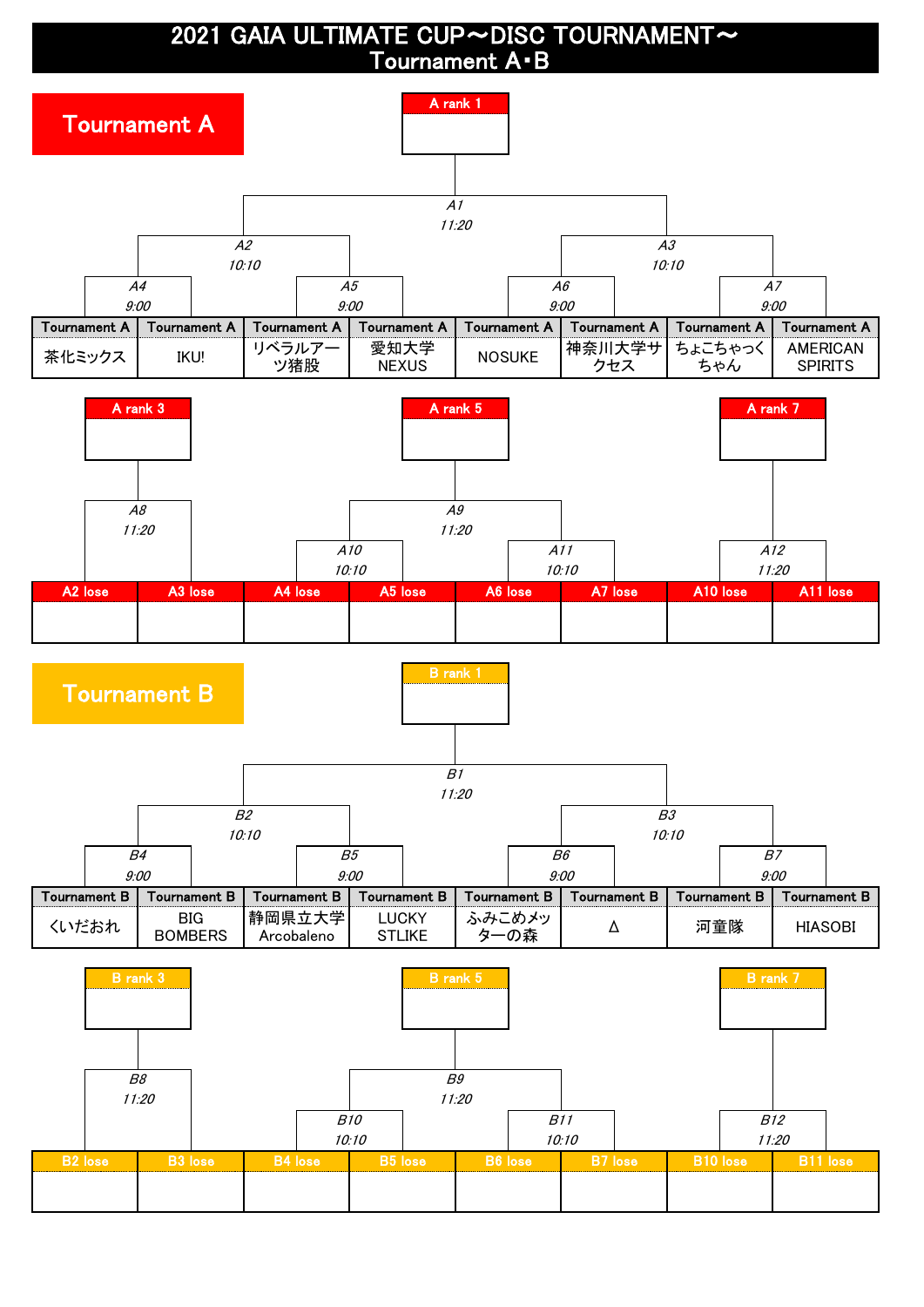## 2021 GAIA ULTIMATE CUP~DISC TOURNAMENT~ Tournament C・D

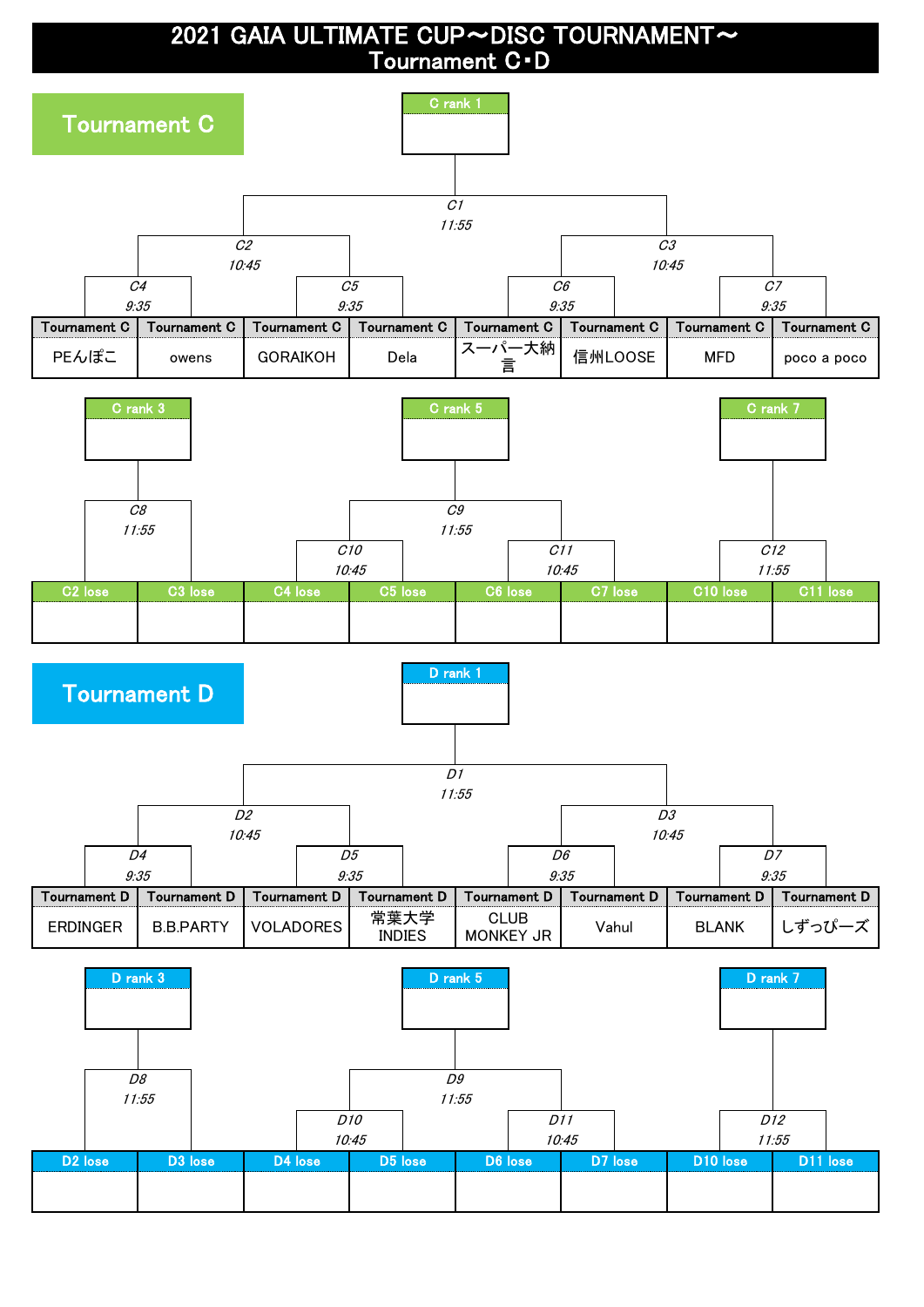